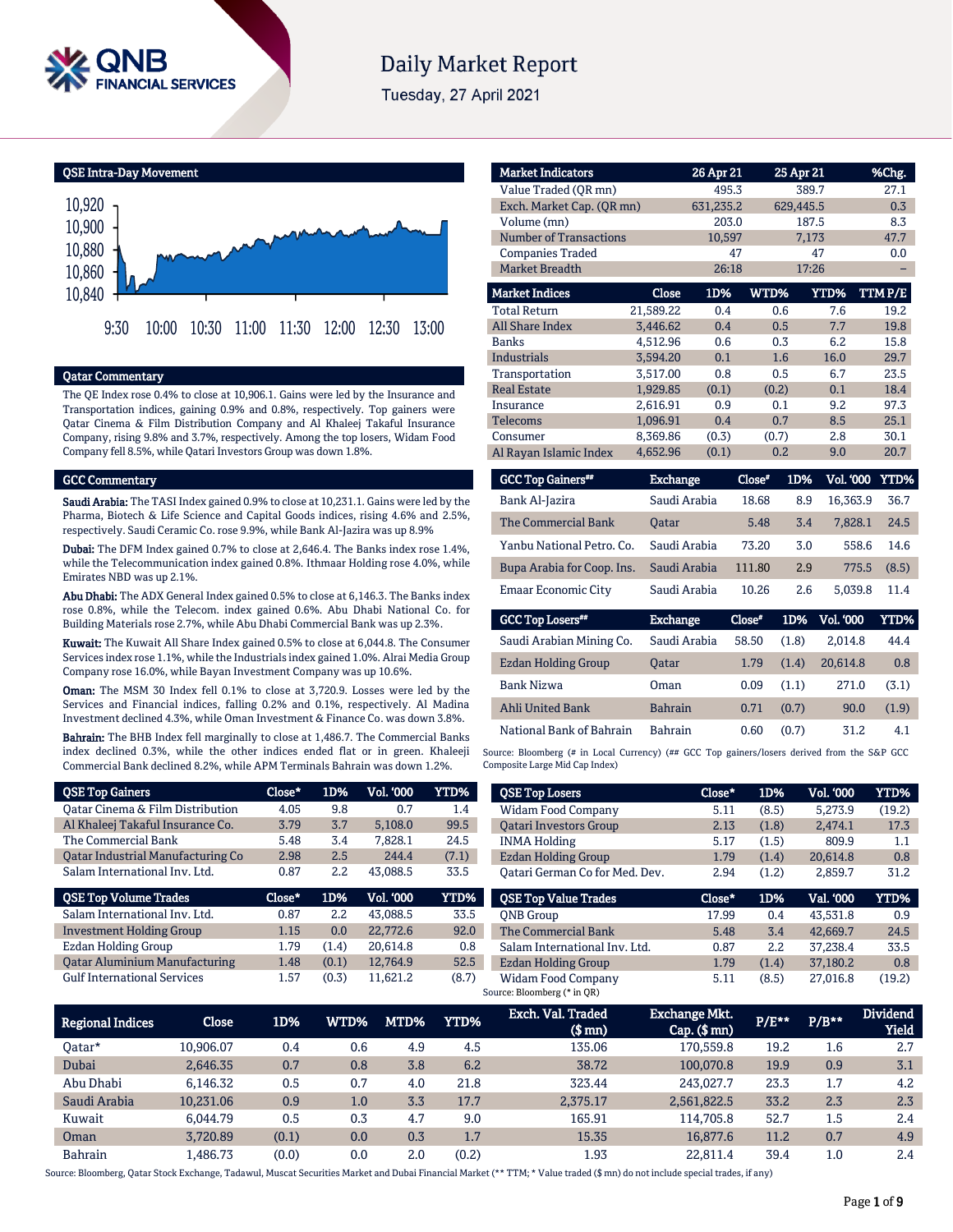# Qatar Market Commentary

- The QE Index rose 0.4% to close at 10,906.1. The Insurance and Transportation indices led the gains. The index rose on the back of buying support from GCC, Arab and Foreign shareholders despite selling pressure from Qatari shareholders.
- Qatar Cinema & Film Distribution Company and Al Khaleej Takaful Insurance Company were the top gainers, rising 9.8% and 3.7%, respectively. Among the top losers, Widam Food Company fell 8.5%, while Qatari Investors Group was down 1.8%.
- Volume of shares traded on Monday rose by 8.3% to 203.0mn from 187.5mn on Sunday. However, as compared to the 30-day moving average of 292.6mn, volume for the day was 30.6% lower. Salam International Investment Limited and Investment Holding Group were the most active stocks, contributing 21.2% and 11.2% to the total volume, respectively.

| <b>Overall Activity</b>        | Buy %* | Sell %* | Net (QR)         |
|--------------------------------|--------|---------|------------------|
| Oatari Individuals             | 42.90% | 46.62%  | (18, 442, 727.8) |
| <b>Oatari Institutions</b>     | 15.77% | 24.65%  | (43,964,389.1)   |
| Oatari                         | 58.67% | 71.27%  | (62, 407, 116.8) |
| <b>GCC</b> Individuals         | 0.55%  | 0.48%   | 351,130.1        |
| <b>GCC</b> Institutions        | 2.17%  | 0.54%   | 8,078,425.7      |
| <b>GCC</b>                     | 2.72%  | 1.02%   | 8,429,555.8      |
| Arab Individuals               | 12.85% | 11.88%  | 4,808,348.6      |
| Arab                           | 12.85% | 11.88%  | 4,808,348.6      |
| Foreigners Individuals         | 3.37%  | 3.68%   | (1,540,484.5)    |
| <b>Foreigners Institutions</b> | 22.40% | 12.16%  | 50,709,697.0     |
| <b>Foreigners</b>              | 25.77% | 15.84%  | 49,169,212.4     |

Source: Qatar Stock Exchange (\*as a % of traded value)

# Earnings Releases, Global Economic Data and Earnings Calendar

### Earnings Releases

| Company                                             | Market       | Currency  | Revenue (mn)<br>102021 | % Change<br>YoY | <b>Operating Profit</b><br>$(mn)$ 102021 | % Change<br>YoY. | Net Profit<br>$(mn)$ 102021 | % Change<br>YoY |
|-----------------------------------------------------|--------------|-----------|------------------------|-----------------|------------------------------------------|------------------|-----------------------------|-----------------|
| Saudi Advanced Industries Co.                       | Saudi Arabia | SR        | 19.7                   | 83.7%           | 17.5                                     | 102.1%           |                             | 104.2%          |
| The National Company for Glass<br><b>Industries</b> | Saudi Arabia | <b>SR</b> | 23.6                   | 6.8%            | (0.5)                                    | N/A              | 8.9                         | 287.0%          |
| Oassim Cement Co.                                   | Saudi Arabia | SR        | 223.4                  | $-14.7%$        | 104.0                                    | $-19.5%$         | 100.9                       | $-9.3%$         |

Source: Company data, DFM, ADX, MSM, TASI, BHB.

#### Global Economic Data

| Date  | <b>Market</b> | Source        | Indicator                     | Period | Actual | <b>Consensus</b> | <b>Previous</b> |
|-------|---------------|---------------|-------------------------------|--------|--------|------------------|-----------------|
| 04/26 | Iapan         | Bank of Japan | <b>DDI S</b><br>YoY<br>SAMMOR | Mar    | 0.7%   | $0.0\%$          | $0.0\%$         |

Source: Bloomberg (s.a. = seasonally adjusted; n.s.a. = non-seasonally adjusted; w.d.a. = working day adjusted)

#### Earnings Calendar

| <b>Tickers</b> | <b>Company Name</b>                           | Date of reporting 1Q2021 results | No. of days remaining | <b>Status</b> |
|----------------|-----------------------------------------------|----------------------------------|-----------------------|---------------|
| <b>OATI</b>    | <b>Qatar Insurance Company</b>                | 27-Apr-21                        |                       | Due           |
| QIIK           | <b>Qatar International Islamic Bank</b>       | 27-Apr-21                        | $\mathbf{0}$          | Due           |
| <b>GWCS</b>    | <b>Gulf Warehousing Company</b>               | 27-Apr-21                        | 0                     | Due           |
| <b>MPHC</b>    | Mesaieed Petrochemical Holding Company        | 27-Apr-21                        | $\mathbf{0}$          | Due           |
| <b>BLDN</b>    | Baladna                                       | 27-Apr-21                        | 0                     | Due           |
| <b>QEWS</b>    | Qatar Electricity & Water Company             | 28-Apr-21                        | $\mathbf{1}$          | Due           |
| <b>MRDS</b>    | Mazaya Qatar Real Estate Development          | 28-Apr-21                        |                       | Due           |
| <b>AHCS</b>    | <b>Aamal Company</b>                          | 28-Apr-21                        | $\mathbf{1}$          | Due           |
| <b>MERS</b>    | Al Meera Consumer Goods Company               | 28-Apr-21                        |                       | Due           |
| QAMC           | <b>Qatar Aluminum Manufacturing Company</b>   | 28-Apr-21                        | $\mathbf{1}$          | Due           |
| <b>QCFS</b>    | Qatar Cinema & Film Distribution Company      | 28-Apr-21                        |                       | Due           |
| <b>ORDS</b>    | Ooredoo                                       | 28-Apr-21                        | 1                     | Due           |
| <b>MCCS</b>    | Mannai Corporation                            | 28-Apr-21                        |                       | Due           |
| QIMD           | <b>Qatar Industrial Manufacturing Company</b> | 28-Apr-21                        |                       | Due           |
| <b>AKHI</b>    | Al Khaleej Takaful Insurance Company          | 28-Apr-21                        |                       | Due           |
| <b>DOHI</b>    | Doha Insurance Group                          | 28-Apr-21                        | $\mathbf{1}$          | Due           |
| QISI           | Qatar Islamic Insurance Group                 | 28-Apr-21                        |                       | Due           |
| <b>DHBK</b>    | Doha Bank                                     | 28-Apr-21                        | $\mathbf{1}$          | Due           |
| QGRI           | Qatar General Insurance & Reinsurance Company | 29-Apr-21                        | 2                     | Due           |
| <b>ZHCD</b>    | <b>Zad Holding Company</b>                    | 29-Apr-21                        | 2                     | Due           |
| <b>GISS</b>    | <b>Gulf International Services</b>            | 29-Apr-21                        | 2                     | Due           |
| QOIS           | <b>Qatar Oman Investment Company</b>          | 29-Apr-21                        | $\overline{2}$        | Due           |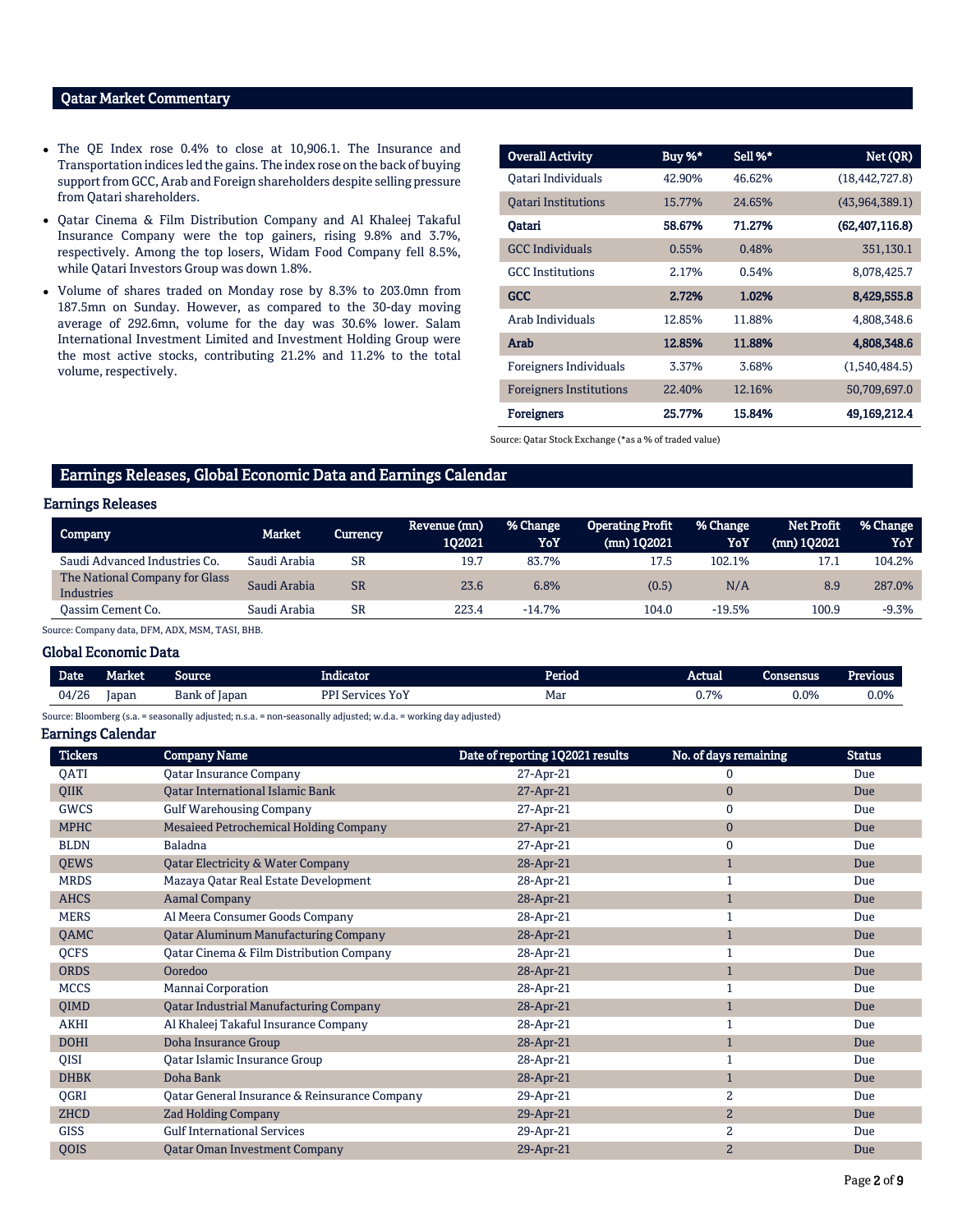# Source: QSE News

#### Qatar

 IQCD posts net profit of QR1,464.5mn in 1Q2021, above our estimate – Industries Qatar's (IQCD) net profit came in at QR1,464.5mn in 1Q2021 as compared to QR203.8mn in 1Q2020, above our estimate of QR1,358.3mn (variation of +7.8%). Kindly note that 1Q2020 figures do not contain the consolidated figures of QAFCO (as it got consolidated effective from January 1, 2020 in 2Q2020). In 4Q2020, the company's net profit stood at QR1,023.6mn and after eliminating one-time items, i.e. impairment and fair value gain, IQCD posted net profit of QR 787.4mn. The company's revenue came in at QR2,839.8mn in 1Q2021 as compared to QR2,087.0mn in 4Q2020 (+36.1% QoQ) and QR1,302.1mn in 1Q2020. EPS amounted to QR0.24 in 1Q2021 as compared to QR0.03 in 1Q2020. The group's improved financial performance for 1Q2021 versus 1Q2020 was largely attributable to the following factors:  $-$  (1) Product prices on average inclined by 21% compared to 1Q2020, translating into an increase of QR1.0bn in Group's bottom line earnings. Improvement were noted across most of the segments, with fertilizer segment reporting the highest contribution of QR0.5bn, while petrochemical segment reported a contribution of QR0.4bn. (2) Sales volumes furthered by 16% versus 1Q2020, driven by a combination of reasons: (i) Firstly, sales volumes relating to QAFCO trains 1-4 were reported as part of 1Q2021 volumes, which was not the case in 1Q2020, as QAFCO was operating under temporary gas processing arrangement and did not recognize sales volumes in relation to QAFCO trains 1-4 for the first seven months of the financial year 2020. (ii) Additionally, the previous year's sales volumes were affected by higher planned and unplanned shutdowns. (iii) Nevertheless, the improvement in the sales volumes were offset to an extent by the reduction in volumes during 1Q2021, due to the mothballing of steel facilities, commercial shutdown in the fuel additives facilities and planned shutdown of certain fertilizer facilities. Group operating expenses reduced by 8% versus 1Q2020. This improvement was attributed to lower variable cost on account of lower production levels. The Group also benefited from the continuous cost optimization initiatives mainly implemented in the second half of 2020. Compared to 4Q2020, the group revenue improved by 27%, while the net profits improved by 43%. The key contributor towards the growth was the overall increase in average selling prices, which continued their positive trajectory on the back of improved macroeconomic sentiments and supply challenges. Selling prices increased by 27% in 1Q2021 versus 4Q2020. Sales volumes on the other hand remained flat versus last quarter. The Group's operations continue to remain efficient with total Group production for the three-month ended period ended March 31, 2021 reaching 3.8mn MTs, down by 20% versus 1Q2020. This reduction in production was mainly driven due to Group's decision to mothball partofits steel facilities, since the start of 2Q2020 for strategic reasons. Additionally, the production was also impacted by the commercial shutdown at the MTBE facilities for a period from December 2020 till February 2021. Moreover, certain fertilizer

facilities (trains 1-4) were on a planned shutdown during 1Q2021, amid focus on preventive maintenance. The Group's utilization rates for 1Q2021 reached 95%, while the average reliability factor stood at 97%. The Group's financial position remains robust, with the liquidity position at the end of March 31, 2021 reaching QR9.6bn in form of cash and bank balances, after accounting for a QR2.0bn dividend payout for the financial year 2020. Currently, the Group has no long-term debt obligations. Group's total assets and total equity reached QR35.7bn and QR33.2bn, respectively, as at March 31, 2021. During the period, the Group generated positive operating cash flows of QR2.0bn, with free cash flows of QR1.8bn. Performance of petrochemicals segment improved with a net profit of QR608mn for 1Q2021. This notable increase in profits was primarily driven by improved products prices with sustained recovery in the petrochemical prices. Blended product prices in the segment rose by 41% versus 1Q2020 with polyethylene (LDPE) prices showing a marked improvement of over 56%. Sales volumes marginally up by 2%, compared to the same period last year. The growth in product prices coupled with sales volumes led to an overall rise in revenue by 45% within the segment, to reach QR1.4bn for the current period. Production volumes were marginally up on 1Q2020, as the segment had higher operating days during the quarter, as the segment was on a planned periodic maintenance for some of its key facilities during 1Q2020. Although, during 1Q2021, the MTBE production volumes were impacted due to the commercial shutdowns, but it was entirely offset as some of the polyethylene facilities were on maintenance during 1Q2020. (QNB FS Research, IQCD Press Release, QSE)

- ERES' bottom line rises 24.8% YoY and 5.7% QoQ in 1Q2021 Ezdan Holding Group's (ERES) net profit rose 24.8% YoY (+5.7% QoQ) to QR147.3mn in 1Q2021.The company's Rental Income came in at QR297.6mn in 1Q2021, which represents a decrease of 2.8% YoY. However, on QoQ basis Rental Income rose 1.3%. EPS amounted to QR0.006 in 1Q2021 as compared to QR0.004 in 1Q2020. (QSE)
- DBIS' bottom line rises 58.3% YoY and 16.1% QoQ in 1Q2021 Dlala Brokerage and Investments Holding Company's (DBIS) net profit rose 58.3% YoY (+16.1% QoQ) to QR3.90mn in 1Q2021.The company's 'net brokerage commission income' came in at QR5.0mn in 1Q2021, which represents an increase of 23.0% YoY. However, on QoQ basis 'net brokerage commission income' fell 19.7%. EPS amounted to QR0.014 in 1Q2021 as compared to QR0.009 in 1Q2020. (QSE)
- QLMI's bottom line rises 67.0% YoY to QR25.1mn in 1Q2021 QLM Life & Medical Insurance Company (QLMI) reported net profit of QR25.1mn in 1Q2021 as compared to net profit of QR15.0mn in 1Q2020 (+67.0% YoY). The company's net premiums came in at QR274.8mn in 1Q2021, which represents a decrease of 25.5% YoY. EPS amounted to QR0.07 in 1Q2021 as compared to QR0.04 in 1Q2020. QLMI declared an interim dividend of QR0.04 per share. QLMI's Chairman, Sheikh Saoud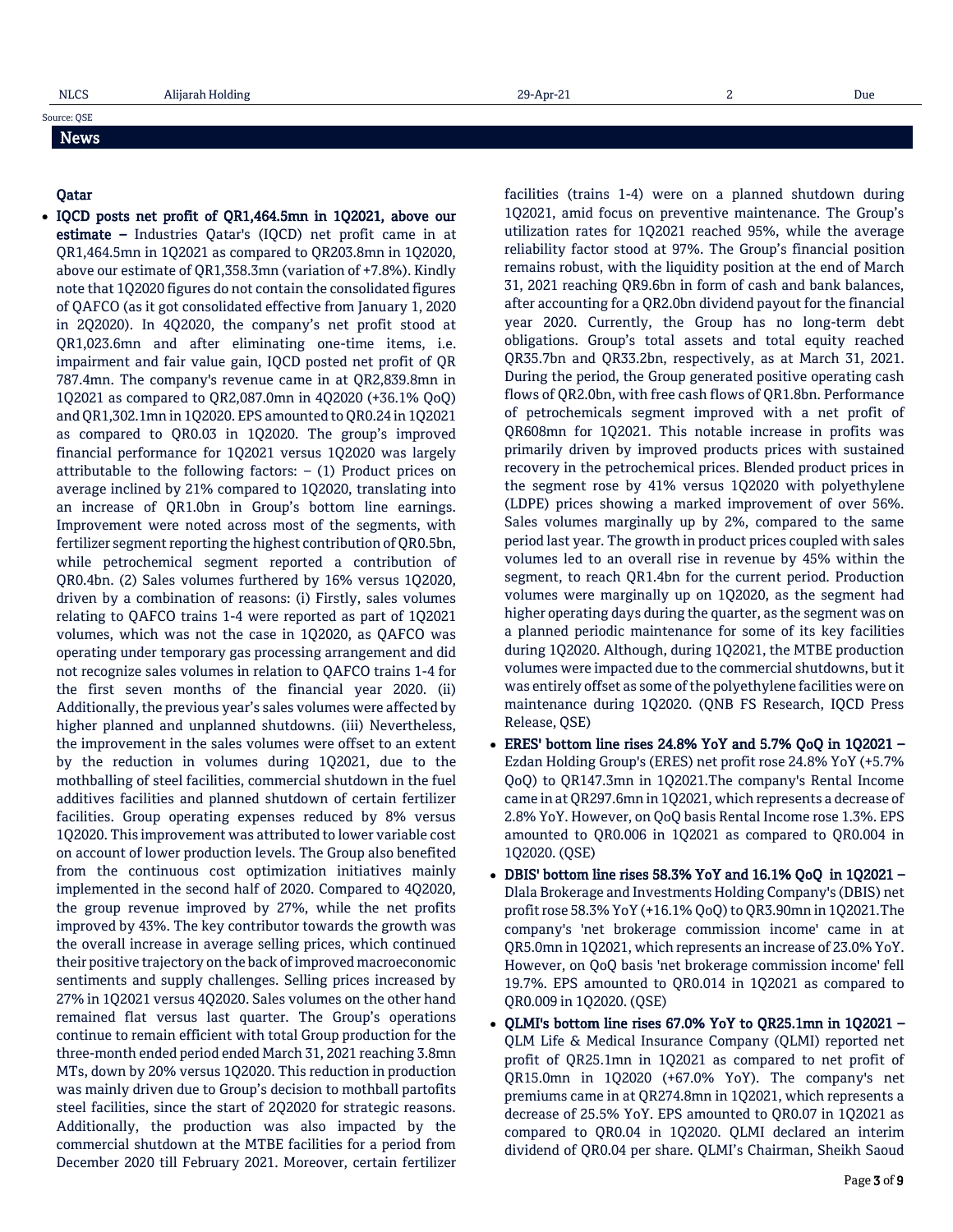bin Khalid bin Hamad Al-Thani said, "Today, Qatar, the MENA region and the rest of the world are continuing to face the COVID-19 health crisis, and QLMI is aware of the many challenges that our clients, members, and communities are tackling. QLMI remains fully prepared to continue to meet the needs of our customers, members and partners during these challenging times. Our 1Q2021 results are the first quarterly results since our highly successful listing on the Qatar Stock Exchange in January 2021. We are proud to deliver an outstanding performance, despite ongoing economic headwinds. We remain confident to meet the expectations of our valued shareholders." Gross written premium for first quarter 2021 was QR299.8mn, compared with QR396.1mn for first quarter 2020. The drop in gross written was due to multiple factors, including, delayed renewals by some existing clients, reductions in benefits to members on a few policies and a drop in member counts as a result of job layoffs. Net investment income for first quarter 2021 was QR9.6mn, compared with QR1.1mn for first quarter 2020. The turnaround in net investment income was a result of the ongoing recovery in regional and global capital markets. QLMI said it was pleased to declare an interim dividend of QR0.04 per share, which corresponds to an annualized dividend yield of 5.1% of the company's IPO price of QR3.15 per share. The interim dividend will be paid out of the healthy first quarter 2021 net profit and is subject to the regulatory approval of the Qatar Central Bank. The final dividend for FY2021 will be taken into consideration for the payment of the interim dividend for first quarter 2021, QLMI added. (QSE, Gulf-Times.com)

- SIIS reports net profit of QR11.5mn in 1Q2021 versus net loss of QR29.7mn in 1Q2020 – Salam International Investment Limited (SIIS) reported net profit of QR11.5mn in 1Q2021 as compared to net loss of QR29.7mn in 1Q2020 and net loss of QR49.4mn in 4Q2020.The company's 'revenue from contracts with customers' came in at QR367.1mn in 1Q2021, which represents an increase of 5.2% YoY. However, on QoQ basis 'revenue from contracts with customers' fell 0.2%. EPS per share amounted to QR0.01 in 1Q2021 as compared to loss per share of QR0.026 in 1Q2020. (QSE)
- QIBK board of directors recommends the approval of the amendment of the Articles of Association – Qatar Islamic Bank (QIBK) Board of Directors has recommended the approval of the amendment of the Articles of Association to increase the percentage of non-Qatari ownership to 100% subject to the approval of the concerned official and regulatory authorities and the bank's Extra-Ordinary General Assembly in a date to be decided for the meeting. (QSE)
- DBIS' AGM endorses items on its agenda Dlala Brokerage and Investment Holding Company (DBIS) held AGM for the company, corresponding to April 26, 2021, and the assembly approved the following agenda: (1) Hearing the report of the Board of Directors on the company's activities and its financial position during the fiscal year ending on December 31, 2020 and the company's future plan and approving them. (2) Hearing and approving the report of the company auditors for the financial year ending on December 31, 2020. (3) Discussing and approving the company's balance sheet and profit and loss account for the fiscal year ending December 31, 2020. (4) Approval of the proposal of the Board of Directors regarding the transfer of

profits. (5) Discharging the members of the Board of Directors from liability for the fiscal year ending on December 31, 2020. (6) Discussing the Corporate Governance Report for the year 2020. (7) Approval of the proposal to sell the share of Dlala Holding Company in Dlala Smart Company (to a related party). (8) Appointing Messrs. Rodl & Partner as the auditor for the fiscal year 2021 and determining his fees. (QSE)

- GWCS establishes Agility QFZ branch at the free zone Gulf Warehousing Company (GWCS) disclosed the establishment of Agility QFZ branch at the free zone, as subsidiary of Agility L.L.C (100% owned by GWCS) to carry out all the logistical services and logistics support activities. (QSE)
- Clarification for shareholders' on calculating Zakat for BLDN's shares for FY2020 - With reference to the results of Baladna (BLDN) General Assembly Meeting held on April 20, 2021; where it was decided to distribute final dividends for the period ended December 31, 2020; kindly find attached a letter issued from the Chairman of Baladna's Shariah Advisory Committee, Ali Al Quradaghi, for the zakat calculation of the company's shares for the period ended December 31, 2020. Furthermore, kindly be advised that the same was published on BLDN's website. (QSE)
- GWCS CEO: Logistics to play significant role during FIFA World Cup 2022 – Logistics will play a significant role during the FIFA World Cup 2022, said GWC Group CEO Ranjeev Menon and noted it is a "huge honour" for his company to play a key role in delivering the biggest sporting event in Qatar and the region's history. GWC, a premier, fully integrated logistics provider and a leader in supply chain solutions that caters to all industry verticals, is the first 'Regional Supporter and Official Logistics Provider' for the FIFA World Cup 2022. (Gulf-Times.com)
- GWCS 'fully equipped' to support FIFA World Cup 2022, says Menon – Gulf Warehousing Company (GWCS), which is the 'first Regional Supporter and Official Logistics Provider' for the FIFA World Cup 2022, has been fully equipped and stand ready to support what will be a unique version of the tournament as the most compact World Cup in modern history. In an interview with Gulf Times, GWCS Group CEO Ranjeev Menon said, "The compact nature of the tournament is not only great for fans, players and officials; it will also help our operations to be fast and sustainable. "All tournament venues will be close to one another, for example the longest distance between stadiums is just 75km, from Al Bayt in the north of the country to Al Janoub in the south." In the lead up to the tournament, during the event itself and afterwards, GWCS's "global network and highly experienced workforce" will provide a full suite of logistics solutions. "We will benefit from seamless access to all venues and have dedicated resources at each event site to ensure smooth delivery throughout. Our huge warehousing footprint and massive storage solutions are backed by a 1,200-strong fleet of trucks, trailers and specialized vehicles to deliver and collect from logistics compounds, stadiums, training sites, fan zones and other locations. "In addition, we are supported by a state-of-theart warehouse management system, along with order management and transport management systems capable of integrating directly with the stadium material delivery scheduling software." Menon noted, "Add all of this to GWCS's 2,600-strong workforce, 19 key locations, 250,000 pallet locations and a global reach of more than 600 offices and you can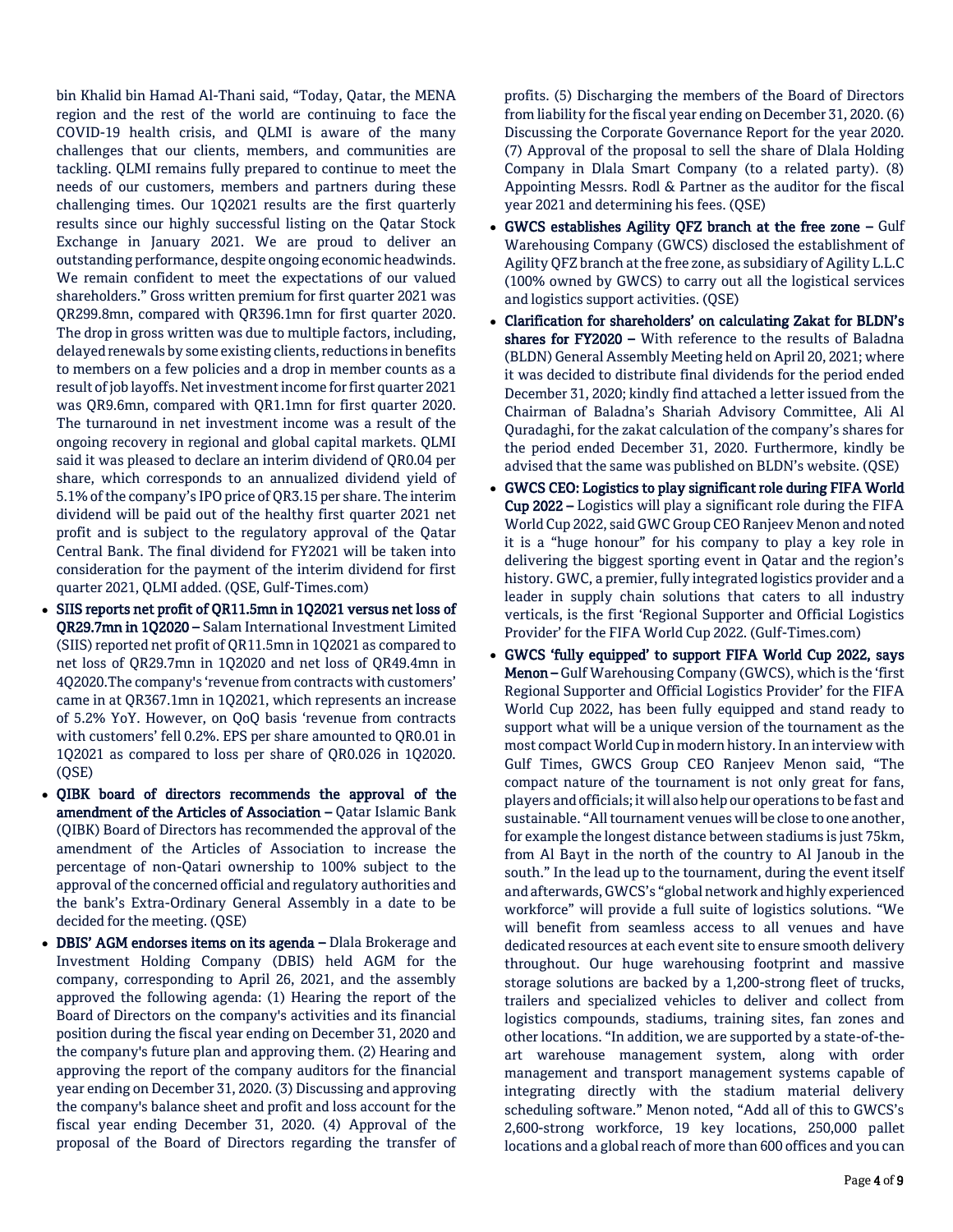be sure that GWCS is fully equipped to meet all the requirements of FIFA and the host nation for the next World Cup. "To be trusted by FIFA and Qatar to provide logistics for the world's greatest single sporting event is a huge honour and one we do not take lightly. We stand ready and prepared to offer all logistics solutions from port of entry to point of use, and return shipments back to home port or any other destination. It's a huge challenge we are greatly looking forward to." GWCS is "incredibly excited" to support Qatar in delivering the World Cup, he said. "However we are fully aware that the tournament will last for only 28 days. For the country and for us at GWCS what is most important is what comes afterwards, specifically the legacy the tournament will leave for future generations. For us, the World Cup is part of the journey and will help Qatar achieve the tenets of the National Vision 2030. "Here at GWCS, we truly commend the immense efforts of the nation towards the development and completion of the various infrastructure coming together under a united and sustainable vision." Menon said, "When it comes to logistics, and specifically, the investments we have made in our operations, we know the World Cup is only the beginning. Qatar is committed to hosting more major sporting events in the future, including the 2030 Asian Games and we will be on hand to support whatever comes next. (Gulf-Times.com)

- QGRI discloses the appointment of a new board of directors for the period of 2021 - 2023 - Oatar General Insurance  $\&$ Reinsurance Company (QGRI) disclosed the appointment of new board of directors for the period of 2021 – 2023, which has been appointed by acclamation in the General Assembly Meeting for the year 2019 held on April 25, 2021. The new Board consists of the following members: (1) Middle East Business Development represented by Shiekh Khalifa Jassim M J Al-Thani – Non-Independent Candidate. (2) Al Mana Capital Real Estate represented by Nawaf Ibrahim A Al-Mana – Non-Independent Candidate. (3) Al Mana Capital Holding represented by Abdulaziz Mohamed H A Al-Mana – Non-Independent Candidate. (4) Shiekh Ali Jassim M J Al-Thani – Non-Independent Candidate. (5) Nasser Sulaiman H. M. Alhaidar – Non-Independent Candidate. (6) Shiekh Meshaal Fahad A M Al-Thani – Non-Independent Candidate. (7) Faleh Mohammed H A Al-Nasr – Independent Candidate (8) Mohd Ahmad M A Alobaidly – Independent Candidate. (9) Abdulla Ahmad A A Al-Jehani – Independent Candidate. As for the rest of General Assembly agenda items for year 2019 and per the request of Company's External Auditor and Ministry of Commerce & Industry, the Company will announce the final voting on each agenda items once reviewed and approved by the External Auditor and the Ministry. (QSE)
- ORDS to hold its investors relation conference call on April 29 Ooredoo (ORDS) announced that the conference call with the Investors to discuss the financial results for 1Q2021 will be held on April 29, 2021 at 02:00 pm, Doha Time. (QSE)
- QGRI postpones its Ordinary General Assembly Meeting for the year 2020 to April 29 – Qatar General Insurance & Reinsurance Company (QGRI) announced the postponement of its Ordinary General Assembly Meeting for the year 2020 due to the lack of a quorum. The second meeting will be held virtually (through "Zoom" application) on April 29, 2021 at 09:30 pm. Registration

to the Second General Assembly Meeting for year 2020 in person (either self or by proxy) at Company's headquarter in area 4, Musheirib, Street 880, Building No. 23, starting from 7:00 pm till 9:00 pm. (QSE)

- Emir's office: Saudi Arabia's King invites Qatar's ruler to visit Saudi Arabia's King, Salman has invited Qatar's Emir HE Sheikh Tamim bin Hamad Al Thani to visit the Kingdom, the Emir's office has said, in the latest sign of improving relations between the neighbors and former rivals. (Bloomberg, Al Jazeera)
- Qatar, Saudi FMs review ties, regional developments Deputy Prime Minister and Minister of Foreign Affairs HE Sheikh Mohammed bin Abdulrahman Al Thani met yesterday with Minister of Foreign Affairs of the Kingdom of Saudi Arabia HH Prince Faisal bin Farhan bin Abdullah Al Saud, who is visiting the country. During the meeting, they reviewed the cooperation and relations between the two countries and the strengthening of the march of the Cooperation Council for the Arab States of the Gulf, in addition to the latest developments in the region. Deputy Prime Minister and Minister of Foreign Affairs expressed, during the meeting, the State of Qatar's full support for all measures taken by the Kingdom of Saudi Arabia to combat drug trafficking in all its forms. He also called for intensifying efforts and strengthening cooperation between countries in the region to combat drug trafficking. The Foreign Minister reiterated the State of Qatar's firm support for the government and people of the Kingdom and everything that would enhance its security and stability. (Peninsula Qatar)
- Qatar property demand skyrockets due to lower prices, relaxed ownership rules – Demand for home ownership in Qatar, which had tens of thousands of properties vacant last year, has skyrocketed in recent months, with enquiries for buying residential units surging by 74% during the first three months of the year, according to Property Finder Qatar. Sales listings for apartments and villas in the Gulf state have also surged by 33% and 60%, respectively, indicating that supply is still not running out. The increase in demand for property may have been fueled by lower prices, as well as the easing of rules on non-Qatari property ownership, Property Finder said in a statement. (Zawya)
- Draft law on investment and trade court gets Shura Council approval – The Shura Council has approved the draft law to establish the investment and trade court. The Shura Council meeting on Wednesday, chaired by Speaker HE Ahmed bin Abdullah bin Zaid Al Mahmoud, reviewed the report of the Legal and Legislative Affairs Committee on the draft law and recommended amending one of its articles. The draft law has 35 articles that include the formation of the investment and trade court and its primary and appeals departments. It also defines the jurisdiction of the court, including disputes related to commercial contracts, lawsuits arising between merchants and related to their business, disputes related to non-Qatari capital investment in economic activity, disputes related to the operations of banks, insurance companies, financing and investment companies, bankruptcy disputes, bankruptcy preventive conciliation, patent disputes, protection of competition, prevention of monopolistic practices, combating practices harmful to national products in international trade, disputes related to e-commerce and its transactions, and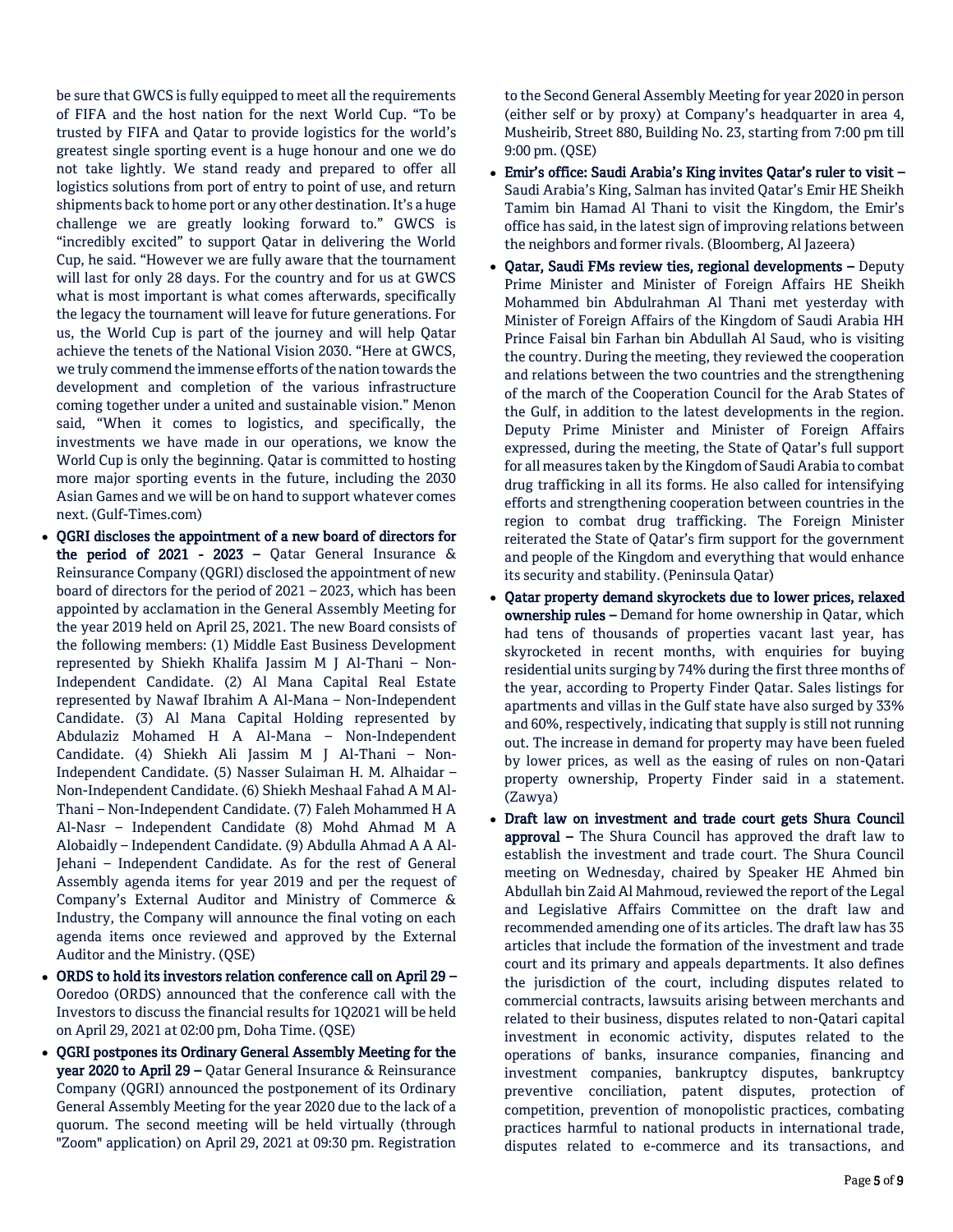disputes related to partnership contracts between the government and private sectors. (Qatar Tribune)

 Qatar imposes quarantine on passengers from India, other nations – Passengers who arrive in Qatar from India, Nepal, Bangladesh, Pakistan, Sri Lanka and Philippines will be subjected to a mandatory 10-day quarantine at specialized facilities due to the outbreak of the new coronavirus Indian variant, state-run QNA reported. Passengers who are fully vaccinated or already had been infected with coronavirus in the past 6 months will not be excluded from the mandatory quarantine. (Bloomberg)

# International

- US business spending on equipment ends first quarter on strong note – New orders for key US-made capital goods rose solidly in March and shipments surged, cementing expectations that economic growth accelerated in the first quarter as massive government aid and improving public health boosted demand. The strength in business spending reported by the Commerce Department on Monday joined upbeat data on retail sales and the labor market in setting up the economy for what analysts expect will be its best performance this year in nearly four decades. Economists saw little impact on investment from President Joe Biden's push for a sweeping overhaul of the US tax system to make rich people and big companies pay more and help foot the bill for the White House's ambitious economic agenda, including upgrading the nation's crumbling infrastructure. Details of the tax proposal could be released before Biden's address to the US Congress on Wednesday. Economists said there was no evidence that former President Donald Trump's deep corporate tax cuts boosted business investment. Orders for non-defense capital goods excluding aircraft, a closely watched proxy for business spending plans, increased 0.9% last month. These so-called core capital goods orders fell 0.8% in February after bitterly cold temperatures gripped large parts of the country. Though last month's increase was below the 1.5% jump that had been anticipated by economists in a Reuters poll, core capital goods orders surged 10.4% YoY in March. Reports this month showed retail sales raced to a record high in March while the economy created the most jobs in seven months. Factory activity measures are at multi-year highs, indicating continued strength in manufacturing, which accounts for 11.9% of the US economy. The Biden administration's massive \$1.9tn COVID-19 pandemic rescue package and increased vaccinations against the virus have allowed for broader economic re-engagement, unleashing pent-up demand, for both goods and services. Biden has also proposed a \$2.3tn jobs and infrastructure plan. (Reuters)
- US core capital goods orders rise less than expected New orders for key US-made capital goods rebounded less than expected in March, but that is unlikely to change expectations that economic growth accelerated in the first quarter as massive government aid and an improving public health environment boosted demand. Orders for non-defense capital goods excluding aircraft, a closely watched proxy for business spending plans, increased 0.9% last month, the Commerce Department said on Monday. These so-called core capital goods orders fell 0.8% in February after bitterly cold temperatures gripped large parts of the country. Economists polled by Reuters had forecast core capital goods orders increasing 1.5% in March. (Reuters)
- UK shopper numbers fell 3.4% last week as reopening surge waned – The number of people out shopping across Britain fell 3.4% in the week to April 24 after surging in the previous week when non-essential stores reopened in England and Wales after three months of lockdown, researcher Springboard said on Monday. It said shopper numbers, or footfall, fell 0.8% from the previous week on high streets, 3.5% in retail parks and 8.4% in shopping centers. Footfall had jumped 88% in the week to April 17 versus the previous week. "Momentum in the recovery of retail slowed slightly last week, with footfall across UK retail destinations dipping slightly from the previous week when nonessential stores reopened," said Springboard insights director, Diane Wehrle. She noted that the previous week had also benefited from it being the last week of the school Easter break which meant many parents were on leave and visited stores and retail destinations as a family. Wehrle said a positive factor was that the gap in footfall last week from the same week in 2019 (pre-pandemic) continued to narrow. Footfall last week was 19.9% below the 2019 level, noticeably better than the previous peak of down 25% at the end of August 2020. The pandemic has hammered Britain's retail sector, leaving gaping holes on the main shopping streets and costing tens of thousands of jobs. (Reuters)
- German government revises 2021 growth forecast up after strong 4Q - The German government has raised its growth forecast for this year to 3.5%, compared with the 3% growth it was expecting back in January, a source said, adding that the upward revision was justified by a stronger-than-expected fourth quarter. The source added that the government expected Europe's largest economy to expand by 3.6% in 2022. The economy ministry declined to comment on the figures. The government is due to present its 2021 economic growth forecast. Germany's leading economic institutes said earlier this month they expected the gross domestic product to grow by 3.7% this year and 3.9% in 2022. German business morale improved only slightly in April as a third wave of COVID-19 infections and a semiconductor shortage in the motor vehicle sector slowed a recovery in Europe's largest economy, a survey showed. Exportoriented manufacturers are currently benefiting from higher demand from China and the US, whereas domestically-focused services are suffering under extended restrictions to contain a third wave of COVID-19 infections. (Reuters)
- Ifo: Third COVID wave, supply bottlenecks hold back German recovery – German business morale improved only slightly in April as a third wave of COVID-19 infections and a semiconductor shortage in the motor vehicle sector slowed a recovery in Europe's largest economy, a survey showed. The Ifo institute said its business climate index edged up to 96.8 from 96.6 in March. A Reuters poll of analysts had pointed to a bigger increase to 97.8. "Both the third wave of infections and bottlenecks in intermediate products are impeding Germany's economic recovery," Ifo President Clemens Fuest said in a statement. Germany is struggling to contain an aggressive third wave of COVID-19 as efforts have been complicated by the more contagious B117 variant, first discovered in Britain, and a relatively slow introduction of vaccines against the pandemic. Companies raised their assessment of the current business situation once again, but they were less optimistic about the coming six months, the Ifo survey showed. The business climate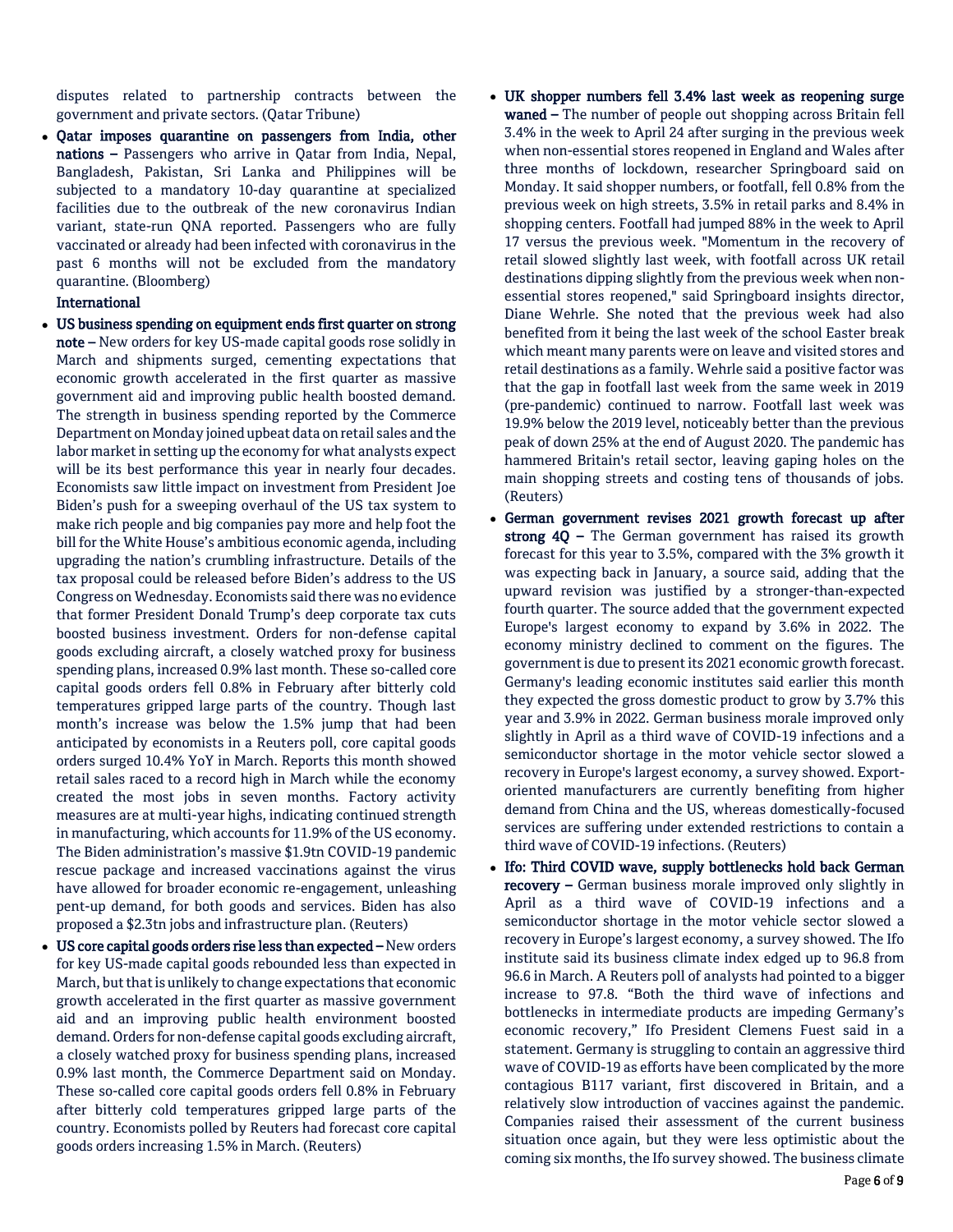in manufacturing improved further to reach its highest level in nearly three years, with industrial companies reporting full order books and humming factories. "The demand situation is still very good," Fuest said. But the business outlook was less optimistic as 45 percent of companies reported bottlenecks in intermediate products, the highest such figure since 1991, the institute said. (Reuters)

 BOJ cuts inflation forecast, warns of soft consumption as pandemic pain lingers – The Bank of Japan (BOJ) cut this fiscal year's consumer inflation forecast and warned of lingering risks to the economic outlook as the COVID-19 pandemic continues to hurt consumption. As widely expected, the BOJ maintained its short-term interest rate target at -0.1% and that for 10-year government bond yields around 0%. "The pick-up in consumption is stalling as downward pressure on service spending, such as for dining and accommodation, is strengthening," the central bank said in a quarterly report on the economic and price outlook. In its fresh quarterly projections, the BOJ said it expects core consumer inflation to hit 0.1% in the current fiscal year that began in April. That was lower than 0.5% projected in January. The BOJ now expects core consumer inflation to hit 0.8% the following year and 1.0% in fiscal 2023. (Reuters)

# Regional

- Saudi Aramco said to weigh sale of stake in natural gas pipelines – Saudi Aramco is considering the sale of a stake in its vast natural gas pipeline network to help free up cash and draw more international investors to the Kingdom, sources said. The stateowned energy producer is holding preliminary discussions on the potential move, the sources said. Any deal could raise billions of dollars for Dhahran-based Aramco depending how a transaction is structured, according to the people. Aramco is at the forefront of Saudi Arabia's drive to attract foreign investment and diversify its economy. Earlier this month, it said it would raise more than \$12bn selling a stake in its oil-pipeline unit to a consortium led by EIG Global Energy Partners. (Bloomberg)
- Saudi National Bank posts 20.3% rise in quarterly profit Saudi National Bank (SNB), the country's biggest lender, posted a 20.3% rise in first-quarter net profit on Monday with lower impairments and higher fees, in a sign that the economy has been recovering from last year's pandemic lockdowns. SNB reported a net profit of SR3.4bn for the quarter that ended on March 31, up from SR2.8bn in the same period a year earlier. EFG Hermes had forecast a net profit of SR3.9bn. The Saudi bank said total operating income increased by 8.8% mainly due to higher net special commission income, investment related income and higher fees from banking services. SNB was created after the merger of Saudi Arabia's biggest lender National Commercial Bank and Samba Financial Group. Rating agency Moody's said this month the merger would increase the group's resilience against current operating environment pressures on the back of moderate oil prices, spread of coronavirus and reduced government spending. (Reuters)
- UAE oil storage company in talks to buy green energy firm UAE oil storage company BPGIC is in advanced talks to buy a green energy firm as it aims to diversify its business and contribute to the global push to fight climate change, an industry source close to the discussions told Reuters. Brooge Petroleum and Gas

Investment Co (BPGIC) is in talks with two companies, Austria's Heliovis AG -a solar energy equipment supplier, and Serbia's Storenergy- a renewable energy solutions firm, the source said. U.S.-listed BPGIC aims to finalize a decision whether to acquire one of the companies by the third quarter of this year, the source added. BPGIC, established in 2013, is one of the largest holders of storage assets in Fujairah, one of the seven emirates in the UAE. (Reuters)

- Emirates NBD expands Saudi operations, adding two more branches – Emirates NBD bank opens branches in Mecca and Medina. It plans to open further 18 branches across Saudi Arabia, bringing network to 24. (Bloomberg)
- UAE's Mubadala in talks to buy \$1.1bn stake in Israeli gas field Delek Drilling said on Monday it has signed a non-binding deal to sell its stake in the east Mediterranean natural gas field Tamar to Abu Dhabi's Mubadala Petroleum for \$1.1bn. The deal, if finalized, would be among the most significant developments since Israel and the United Arab Emirates agreed to normalize ties last year. The Tamar gas field is one of Israel's primary energy sources and is able to produce 11bn cubic meters of gas each year. That is enough to cover much of the Israeli market as well as exports to Egypt and Jordan. April 22 marks the 51st anniversary of Earth Day. As the world's largest environmental movement, this day provides an opportunity for us to reflect and demonstrate action to support environmental protection and tackle climate change. Delek Drilling, a unit of conglomerate Delek Group, holds a 22% stake in the field, which is operated by Chevron. Delek Drilling CEO, Yossi Abu said the deal potentially marks a "strategic alignment in the Middle East, whereby natural gas becomes a source of collaboration in the region". The aim was to try to complete the deal, which would require Israeli government approval, by the end of May, Delek said. (Reuters)
- ADNOC, Dutch-listed OCI set to pick Citi, FAB, HSBC for JV IPO – Abu Dhabi National Oil Company (ADNOC) and chemical producer OCI are likely to pick First Abu Dhabi Bank, HSBC and Citigroup to work on the public-share sale of their fertilizer joint venture Fertiglobe, three sources told Reuters. Headquartered in Abu Dhabi, Fertiglobe was formed in 2019 after OCI and ADNOC combined their ammonia and urea assets, with the two companies currently holding ownership stakes of 58% and 42% respectively. The line-up of banks is still not finalized and ADNOC may add more advisors to the deal, said two of the sources, who declined to be named as the matter is not public. (Reuters)
- Abu Dhabi Ports hires banks for dollar bonds Abu Dhabi Ports has hired banks to arrange an issuance of 10-year U.S. dollardenominated bonds, which it will use for general corporate purposes, a presentation for investors seen by Reuters showed on Monday. Citi, First Abu Dhabi Bank and Standard Chartered will act as joint global coordinators. HSBC, Mizuho, Societe Generale, BNP Paribas, Credit Agricole and SMBC Nikko also have roles. The banks will arrange fixed income investor calls on Monday and Tuesday, a document from one of the banks showed. An issuance of benchmark size, generally at least \$500mn, will follow, subject to market conditions. (Reuters)
- Dana, Crescent plan additional \$600mn investment in Iraq project – Dana Gas and Crescent Petroleum announce full resumption of work to expand its Khor Mor natural gas-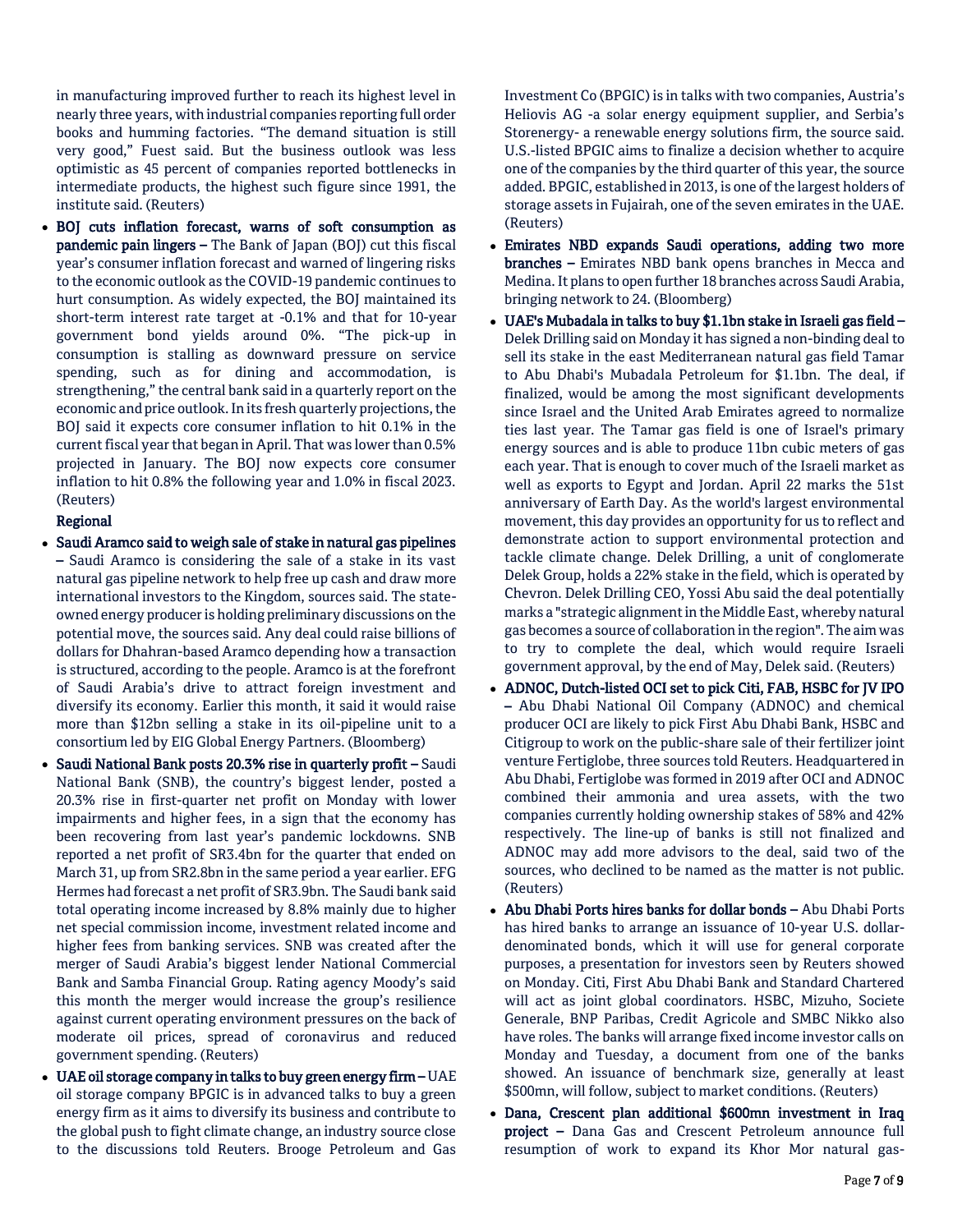processing project in Iraq's Kurdish region. Investment of \$600mn will add 250mn cubic feet per day of additional gas production to supply local power stations. Project expansion had been on hold due to coronavirus with target start date of April 2023. Force majeure lifted with Kurdistan Region of Iraq and Exterran after virus-related delay. Companies jointly operate on behalf of Pearl Petroleum consortium. (Bloomberg)

- Kuwait sovereign fund to get over \$1.8bn per year from KPC Kuwait's sovereign wealth fund and state-owned Kuwait Petroleum Corporation (KPC) reached an agreement under which KPC will pay \$27.44bn in accrued dividends over 15 years, two sources said. KPC has owed for years about KD7bn dividends to the General Reserve Fund (GRF), one of Kuwait's sovereign funds, tasked with covering budget deficits. The company and GRF have recently agreed a repayment schedule by which KPC will pay \$1.83bn annually to the GRF during the next 15 years, said a government source and a source familiar with the agreement. The move will inject cash into the oil-rich Gulf state's coffers, squeezed by the coronavirus last year and a continued stand-off between government and parliament on implementing measures such as a law to allow state borrowing. (Reuters)
- Fitch affirms Ahli United Bank (Kuwait) at 'A+'; outlook Negative – Fitch Ratings has affirmed Ahli United Bank (Kuwait)'s (AUBK) Long-Term Issuer Default Rating (IDR) at 'A+' with a Negative Outlook. Fitch has also affirmed the bank's Viability Rating (VR) at 'bbb-'. AUBK's IDRs are driven by support from the Kuwaiti sovereign (AA/Negative). Its Support Rating (SR) of '1' and Support Rating Floor (SRF) of A+' reflect Fitch's view of an extremely high probability of support being provided by the Kuwaiti authorities to all domestic banks. AUBK's SRF is in line with Fitch's domestic systemically important bank SRF for Kuwait. Fitch's expectation of support from the authorities is underpinned by Kuwait's strong ability to provide support to domestic banks, as reflected by the sovereign rating and a strong willingness to do so irrespective of the bank's size, franchise, funding structure and the level of government ownership. This view is reinforced by the authorities' record of support for the domestic banking system. The Central Bank of Kuwait (CBK) operates a strict regime with active monitoring of banks and has acted swiftly in the past to provide support where needed. Contagion risk among domestic banks is high (Kuwait is a small and an interconnected market) and we believe this is an added incentive to provide state support to any Kuwaiti bank. (Bloomberg)
- Fitch affirms Commercial Bank of Kuwait at 'A+'; outlook Negative – Fitch Ratings has affirmed Commercial Bank of Kuwait (CBoK) Long-Term Issuer Default Rating (IDR) at 'A+' with a Negative Outlook. Fitch has also affirmed the bank's Viability Rating (VR) at 'bb'. CBoK's IDRs are driven by support from the Kuwaiti sovereign. Its Support Rating (SR) of '1' and Support Rating Floor (SRF) of A+' reflect Fitch's view of an extremely high probability of support being provided by the Kuwaiti authorities to all domestic banks. CBoK's SRF is in line with Fitch's Domestic-Systemically Important Bank SRF for Kuwait. Fitch's expectation of support from the authorities is underpinned by Kuwait's strong ability to do so, as reflected by the sovereign rating (AA/Negative) and a strong willingness irrespective of the banks' size, franchise, funding structure and

the level of government ownership. This view is reinforced by the authorities' record of support for the domestic banking system. The Central Bank of Kuwait operates a strict regime with active monitoring of banks and has acted swiftly in the past to provide support where needed. Contagion risk among domestic banks is high (Kuwait is a small and an interconnected market), which we believe is an added incentive for the state to provide support to any Kuwaiti bank. The Negative Outlook on CBoK's Long-Term IDR reflects that on the Kuwaiti sovereign rating. CBoK's Short-Term IDR of 'F1' (the lower of the two options corresponding to a 'A+' IDR as per our rating criteria) reflects "wrong-way" risk. A significant proportion of Kuwaiti banks' funding is related to the government and they would likely need support at a time when the sovereign itself is experiencing some form of stress. (Bloomberg)

- Oman sells OMR59mn 182-day bills; bid-cover at 1.34x Oman sold OMR59mn of 182-day bills due on October 27. Investors offered to buy 1.34 times the amount of securities sold. The bills were sold at a price of 99.601, have a yield of 0.804% and will settle on April 28. (Bloomberg)
- Oman said to mull cement stake sale in privatization push Oman is considering the sale of its stake in Oman Cement Co., according to sources, as Gulf nations increasingly lean on state assets to bolster their finances. The sultanate is speaking to advisers about selling its nearly 54% holding in the company, according to sources. The stake could be worth just over \$100mn based on its current market price. No final decisions have been made and the state may also decide to retain the stake. Oman Cement's Chief Executive Officer, Salem AlHajry, said there's no plan for now to divest shares in the company and the government's focus is on growing the business. (Bloomberg)
- BBK's net profit falls 16.4% YoY to BHD14.3mn in 1Q2021 BBK recorded net profit of BHD14.3mn in 1Q2021, registering decrease of 16.4% YoY. Net interest and similar income fell 0.5% YoY to BHD20.9mn in 1Q2021. Net operating income rose 0.6% YoY to BHD15.9mn in 1Q2021. Total assets stood at BHD3.7bn at the end of March 31, 2021 as compared to BHD3.8bn at the end of December 31, 2020. Loans and advances to customers stood at BHD1.6bn (+0.6% YTD), while customers' current, savings and other deposits stood at BHD2.2bn (+1.1% YTD) at the end of March 31, 2021. Basic and diluted EPS came in at BHD0.010 in 1Q2021 as compared to BHD0.012 in 1Q2020. (Bahrain Bourse)
- Bahrain sells BHD70mn 91-day bills; bid-cover at 1.15x Bahrain sold BHD70mn of 91-day bills due on July 28. Investors offered to buy 1.15 times the amount of securities sold. The bills were sold at a price of 99.623, have a yield of 1.5% and will settle on April 28. (Bloomberg)